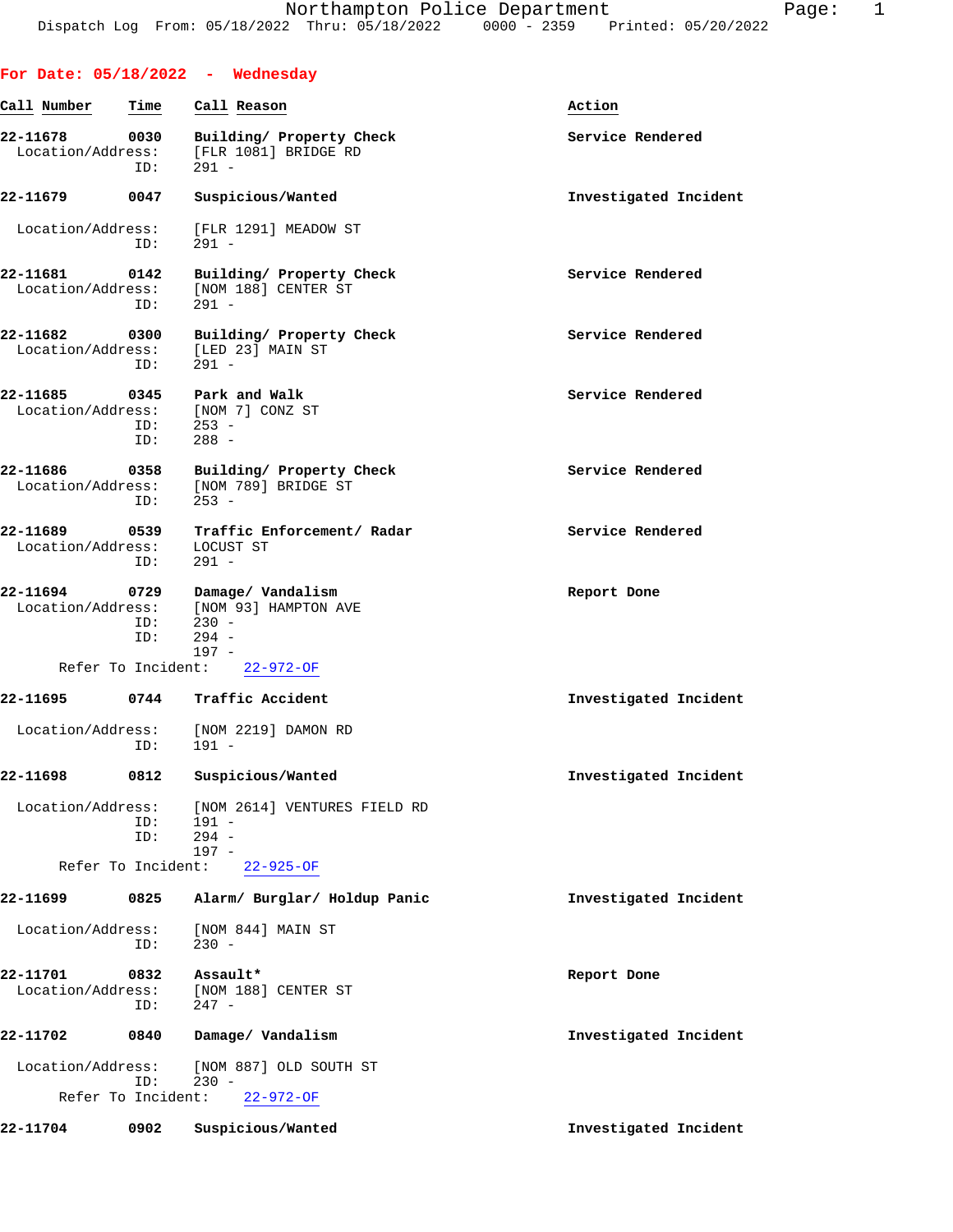| Location/Address:              | ID:<br>ID:         | [NOM 2639] PLEASANT ST<br>$230 -$<br>$191 -$                                                                                  |                       |
|--------------------------------|--------------------|-------------------------------------------------------------------------------------------------------------------------------|-----------------------|
| 22-11707<br>Location/Address:  | 1004<br>ID:        | Park and Walk<br>[NOM 7] CONZ ST<br>$230 -$                                                                                   | Service Rendered      |
| 22-11710                       | 1034               | Suspicious/Wanted                                                                                                             | Investigated Incident |
| Location/Address:              | ID:                | MAIN ST<br>$204 -$                                                                                                            |                       |
| 22-11712                       | 1035               | Suspicious/Wanted                                                                                                             | Investigated Incident |
| Location/Address:              | ID:<br>ID:         | [NOM 2411] GROVE ST<br>$294 -$<br>$197 -$<br>$157 -$                                                                          |                       |
| 22-11714<br>Location/Address:  | 1038<br>ID:        | Property, Lost/Found<br>[NOM 66] N KING ST<br>$300 -$                                                                         | Report Done           |
| Refer To Incident:             |                    | $22 - 974 - OF$                                                                                                               |                       |
| 22-11718                       | 1209               | Traffic Accident                                                                                                              | Investigated Incident |
| Location/Address:              | ID:                | MASSASOIT ST + FIFTH AVE<br>$294 -$<br>$197 -$                                                                                |                       |
|                                | ID:                | $294 -$<br>$197 -$                                                                                                            |                       |
|                                | ID:                | $262 -$                                                                                                                       |                       |
| 22-11719                       | 1213               | Suspicious/Wanted                                                                                                             | Investigated Incident |
| Vicinity of:                   | ID:<br>ID:<br>ID:  | [NOM 400] STATE ST<br>$294 -$<br>$197 -$<br>$157 -$<br>$COR01 -$                                                              |                       |
| 22-11720<br>Location/Address:  | 1225<br>ID:<br>ID: | Public Service<br>[NOM 1902] GROVE ST<br>$294 -$<br>197 -<br>$COR01 -$                                                        | Service Rendered      |
| 22-11726<br>Refer To Incident: | ID:                | 1435 Theft/Larceny<br>Location/Address: [NOM 1078] ROUNDHOUSE PLZ<br>$300 -$<br>$22 - 976 - OF$                               | Report Done           |
|                                | ID:<br>ID:         | 22-11729 1452 Theft/Larceny<br>Location/Address: [NOM 2713] PLEASANT ST<br>$242 -$<br>$277 -$<br>Refer To Incident: 22-977-OF | Report Done           |
| 22-11730                       | 1516               | Public Service                                                                                                                | Investigated Incident |
|                                | ID:                | Location/Address: [FLR] BURTS PIT RD<br>$230 -$                                                                               |                       |
| 22-11732 1541                  | ID:<br>ID:         | Park and Walk<br>Location/Address: [NOM 7] CONZ ST<br>$277 -$<br>$277 -$                                                      | Service Rendered      |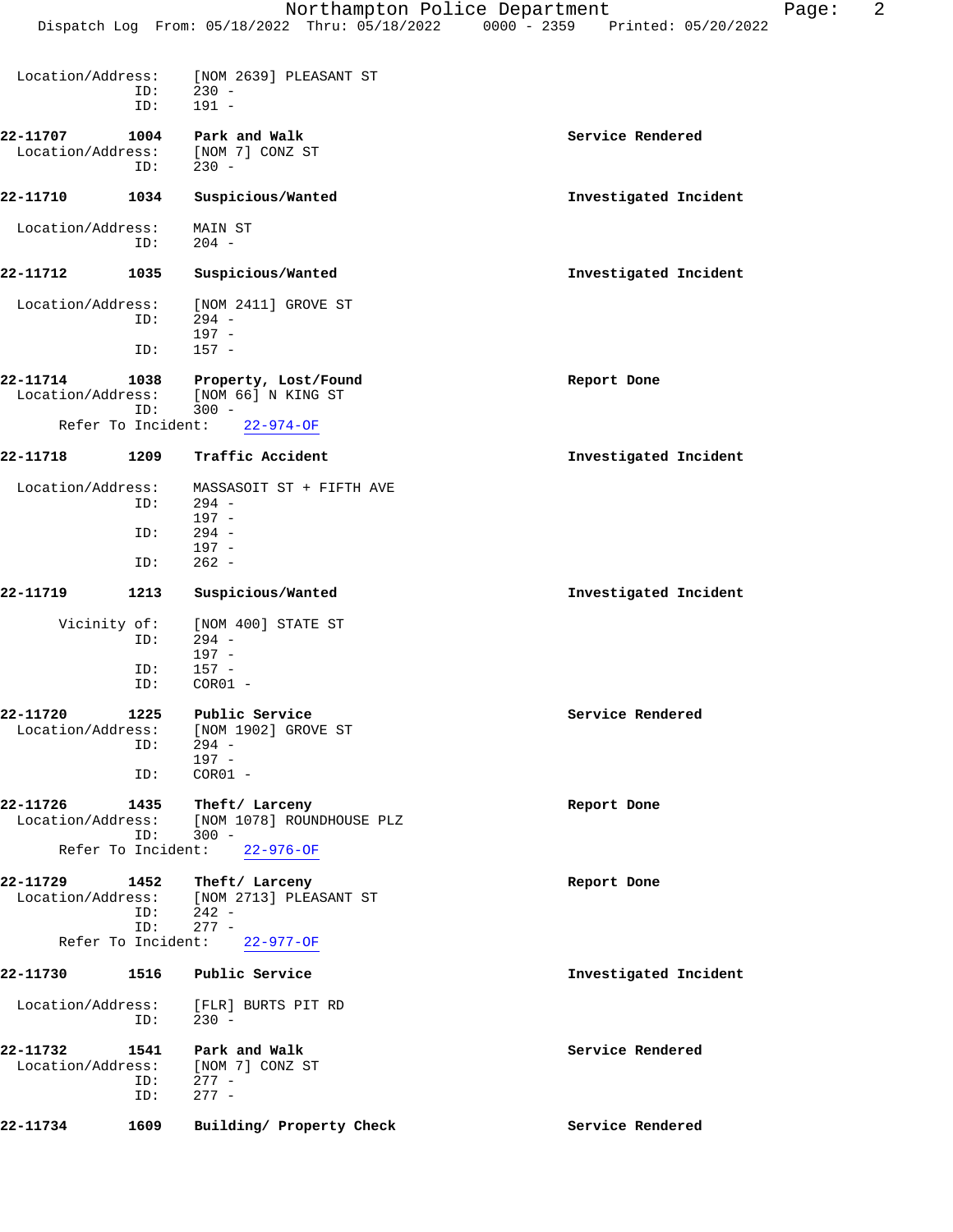|                               |                                  |                                                                                        | 3<br>Northampton Police Department<br>Page:<br>Dispatch Log From: 05/18/2022 Thru: 05/18/2022 0000 - 2359 Printed: 05/20/2022 |
|-------------------------------|----------------------------------|----------------------------------------------------------------------------------------|-------------------------------------------------------------------------------------------------------------------------------|
| Location/Address:             |                                  | [NOM 933] MAIN ST                                                                      |                                                                                                                               |
|                               | ID:                              | 277 -                                                                                  |                                                                                                                               |
| 22-11736                      | 1632                             | Disturbance                                                                            | Investigated Incident                                                                                                         |
| Location/Address:             | ID:                              | [NOM 1192] BRIDGE ST<br>$277 -$                                                        |                                                                                                                               |
| 22-11737                      | 1641                             | Motor Vehicle Stop                                                                     | Cite/ Warning Issued/ Traffic                                                                                                 |
| Location/Address:             | ID:                              | [FLR] WESTHAMPTON RD<br>$186 -$                                                        |                                                                                                                               |
| 22-11739                      | 1659                             | Harassment / Stalking                                                                  | Area Search Negative                                                                                                          |
| Location/Address:             | ID:                              | [NOM 148] KING ST<br>$287 -$                                                           |                                                                                                                               |
| 22-11740<br>Location/Address: | 1701<br>ID:<br>ID:<br>ID:        | Harassment / Stalking<br>[NOM 291] PLEASANT ST<br>$277 -$<br>$277 -$<br>$277 -$        | Report Done                                                                                                                   |
|                               | Refer To Incident:               | $22 - 978 - OF$                                                                        |                                                                                                                               |
| 22-11741                      | 1705<br>ID:<br>ID:               | Disturbance<br>Location/Address: [NOM 2130] PLEASANT ST<br>$242 -$<br>$277 -$          | Person Gone                                                                                                                   |
| 22-11742<br>Location/Address: | 1706<br>ID:<br>ID:<br>ID:        | Alarm/ Burglar/ Holdup Panic<br>[NOM 386] PLEASANT ST<br>$287 -$<br>$242 -$<br>$277 -$ | False Alarm                                                                                                                   |
| 22-11743<br>Location/Address: | 1730<br>ID:                      | Park and Walk<br>MAIN ST<br>$242 -$                                                    | Service Rendered                                                                                                              |
| 22-11745                      | 1749                             | Parking Violation                                                                      | Cite/ Warning Issued/ Traffic                                                                                                 |
|                               | ID:                              | Location/Address: [NOM 96] MASONIC ST<br>$277 -$                                       |                                                                                                                               |
| 22-11746<br>Location/Address: | 1828<br>ID:                      | Park and Walk<br>MAIN ST<br>$277 -$                                                    | Service Rendered                                                                                                              |
| 22-11747<br>Location/Address: | 1828<br>ID:<br>Fire Unit:<br>ID: | Suspicious/Wanted<br>[FLR 970] ELM ST<br>$203 -$<br>E3-Pumper-Engine 3<br>$230 -$      | Report Done                                                                                                                   |
|                               | Refer To Incident:               | $22 - 979 - OF$                                                                        |                                                                                                                               |
| 22-11748                      | 1837                             | Trespassing/ Unwanted Guest                                                            | Area Search Negative                                                                                                          |
| Location/Address:             | ID:                              | [FLR 1355] NONOTUCK ST<br>$230 -$                                                      |                                                                                                                               |
| 22-11751                      | 1853                             | Motor Vehicle Stop                                                                     | Cite/ Warning Issued/ Traffic                                                                                                 |
| Location/Address:             | ID:                              | [NOM 2744] PLEASANT ST<br>$203 -$                                                      |                                                                                                                               |
| 22-11753<br>Location/Address: | 1910<br>ID:                      | Assist/ Service Calls<br>HAWLEY ST<br>$287 -$                                          | Service Rendered                                                                                                              |
| 22-11754                      | 1914                             | Animal                                                                                 | Service Rendered                                                                                                              |